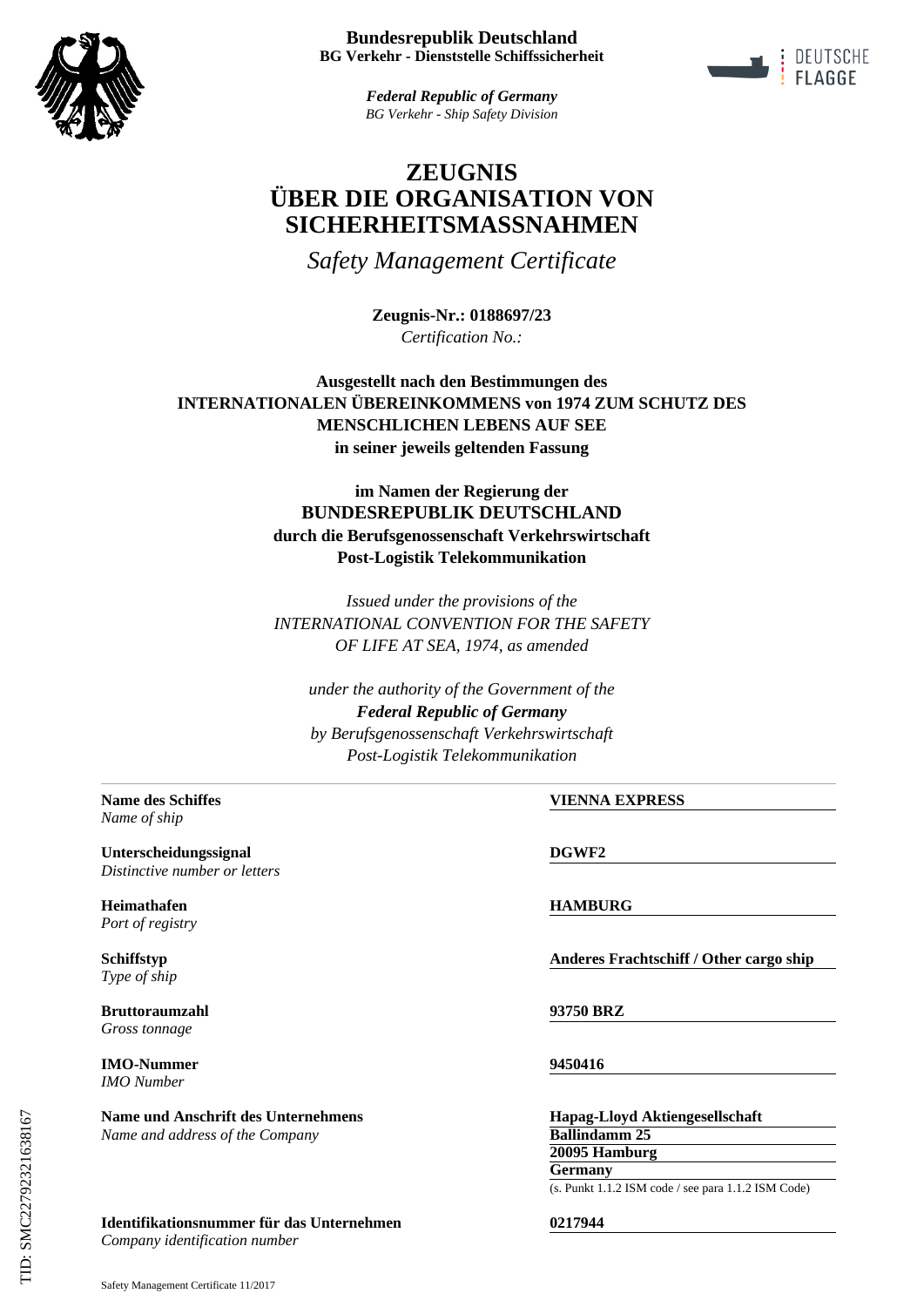**Hiermit wird bescheinigt,**

**dass nach einer Überprüfung festgestellt worden ist, dass das für das Unternehmen ausgestellte Zeugnis über die Erfüllung der einschlägigen Vorschriften für diesen Schiffstyp gilt sowie dass das System des Schiffes zur Organisation von Sicherheitsmaßnahmen einem Audit unterzogen worden ist und die Vorschriften des Internationalen Code für Maßnahmen zur Organisation eines sicheren Schiffsbetriebes und zur Verhütung der Meeresverschmutzung (ISM Code) erfüllt.**

*This is to certify that*

*the Safety Management Sytem of the ship has been audited and that it complies with the requirements of the International Management Code for the Safe Operation of Ships and for Pollution Prevention (ISM Code), following verification that the Document of Compliance for the company is applicable to this type of ship.*

**Dieses Zeugnis gilt unter dem Vorbehalt der regelmäßigen Überprüfung sowie unter dem Vorbehalt, dass das Zeugnis über die Erfüllung der einschlägigen Vorschriften gültig bleibt bis zum**

*This Safety Management Certificate is valid until subject to periodical verification and the Document of Compliance remaining valid*

#### **Abschlussdatum der Überprüfung, auf dem dieses Zeugnis beruht: 19.01.2018**

*Completion date of the verification on which this certificate is based:*

**Ausgestellt in Hamburg** *Issued at* **(Ort der Ausstellung)** *(Place of issue of certificate) (Date of issue)*

| am | 24.01.2018              |
|----|-------------------------|
| on | (Datum der Ausstellung) |
|    | (Date of issue)         |
|    |                         |

Sven Reese **Berufsgenossenschaft Verkehrswirtschaft Post-Logistik Telekommunikation - Dienststelle Schiffssicherheit -**

## **TID:SMC22792321638167**

Verifikation / *Verification* www.deutsche-flagge.de oder / or  $\circled{1}$  +49 40 361 37-100



**24.02.2023**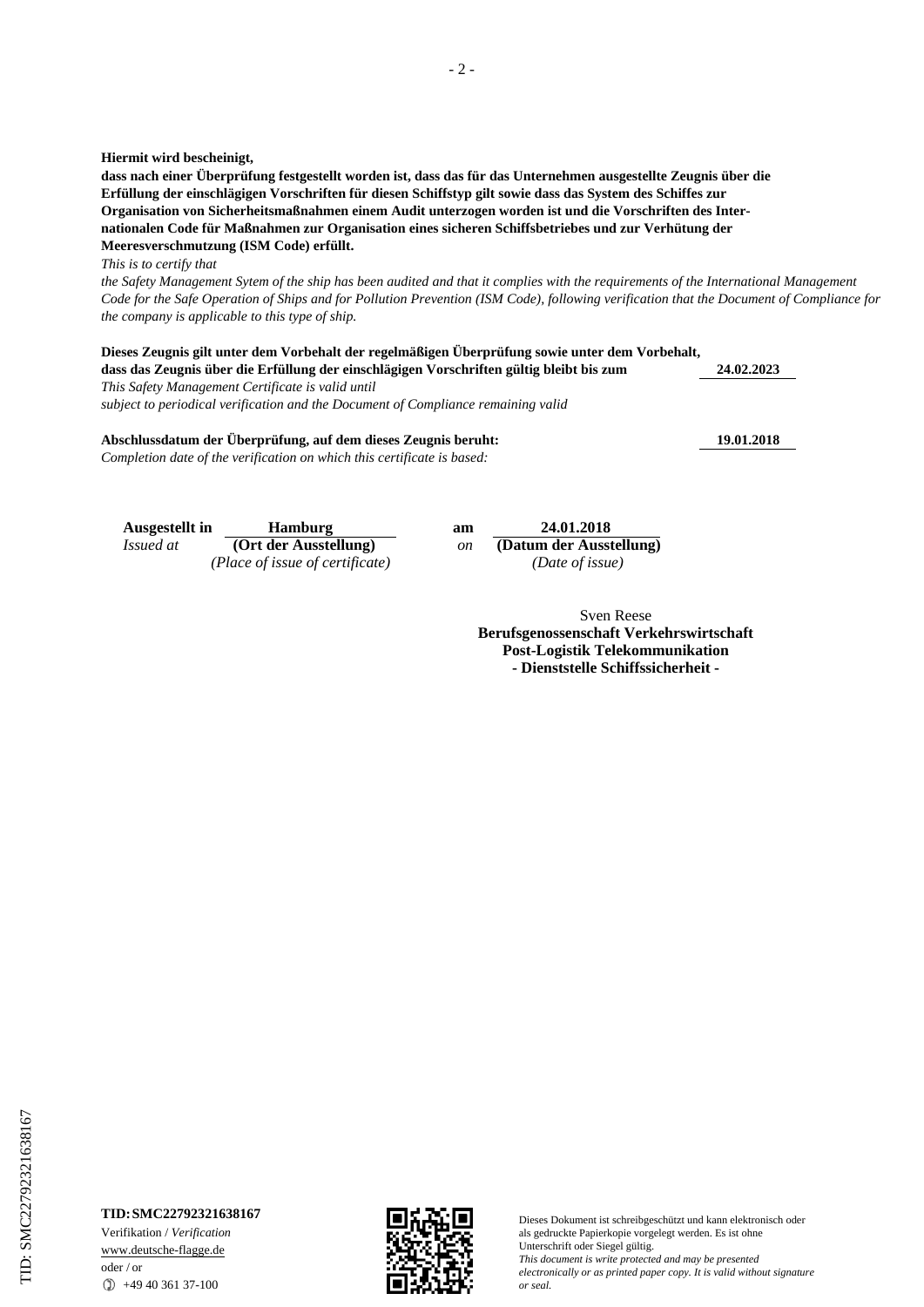#### **Zeugnis-Nr.: 0188697/23** *Certificate No.:*

## **VERMERK über Zwischen-Überprüfungen**

**und zusätzliche Überprüfungen (sofern vorgeschrieben)**

*Endorsement for intermediate verification and additional verification (if required)*

## **Hiermit wird bescheinigt,**

**dass bei der regelmäßigen Überprüfung nach Regel IX/6.1 des Übereinkommens und Punkt 13.8 des ISM-Codes festgestellt worden ist, dass das System zur Organisation von Sicherheitsmaßnahmen die Vorschriften des ISM-Codes erfüllt.**

*This is to certify that*

*at the periodical verification in accordance with regulation IX/6.1 of the Convention and paragraph 13.8 of the ISM Code, the safety management system was found to comply with the requirements of the ISM Code.*

## **Zwischen-Überprüfung (zwischen 2. und 3. Jahrestag durchzuführen) gezeichnet: (Unterschrift des ermächtigten Bediensteten) (Siegel) Ort: Datum:** *Signed: (Signature of authorized official) (Seal) Place: Date:* **Zusätzliche Überprüfung gezeichnet: (Unterschrift des ermächtigten Bediensteten) (Siegel) Ort: Datum:** *Signed: (Signature of authorized official) (Seal) Place: Date:* **Zusätzliche Überprüfung gezeichnet: (Unterschrift des ermächtigten Bediensteten) (Siegel) Ort: Datum:** *Signed: (Signature of authorized official) (Seal) Place: Date:* **Zusätzliche Überprüfung gezeichnet: (Unterschrift des ermächtigten Bediensteten) (Siegel) Ort:** *Signed: (Signature of authorized official) (Seal) Place: Intermediate Verification (to be completed between the second and the third anniversary date) Additional Verification Additional Verification Additional Verification*

**Datum:**

*Date:*